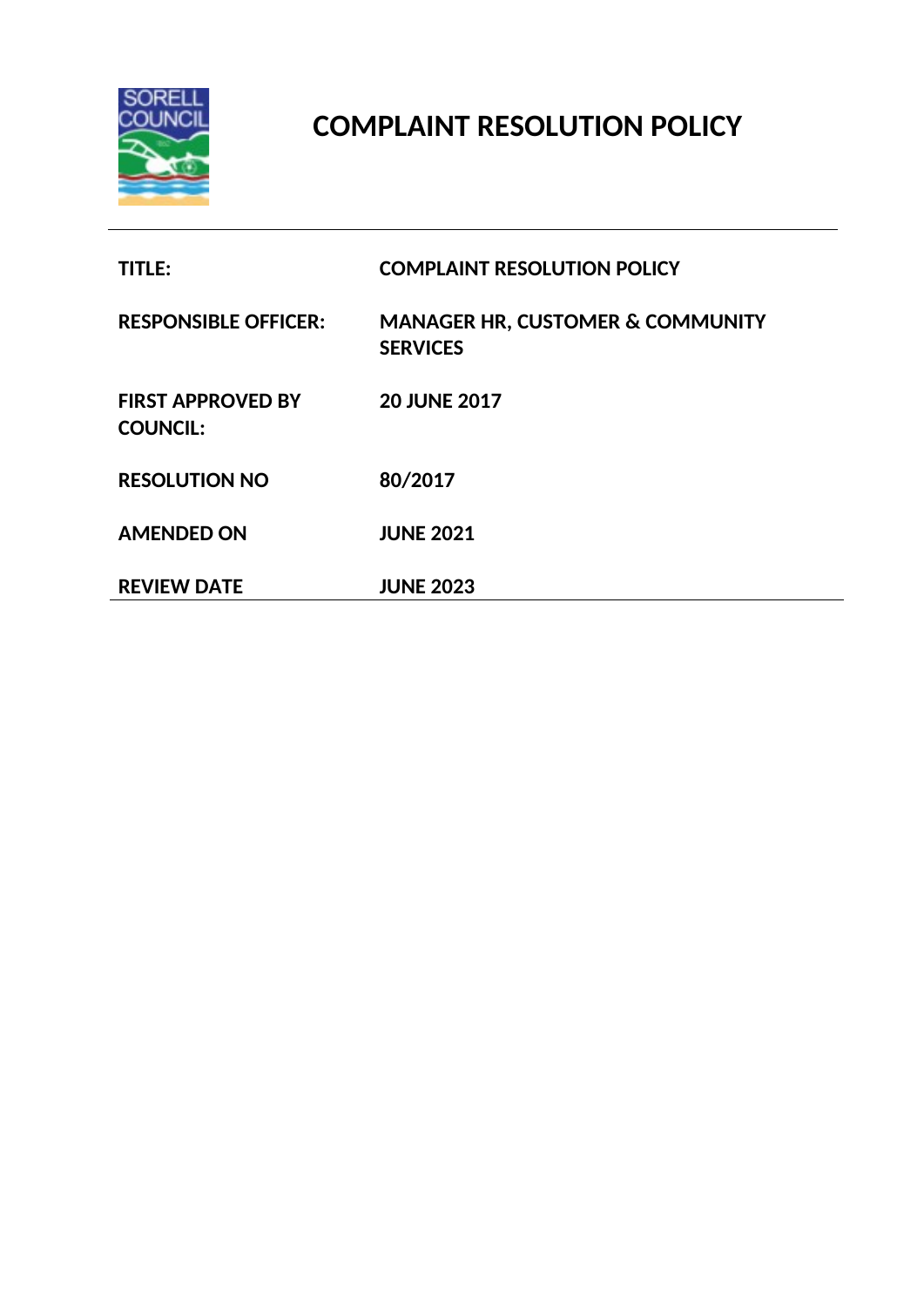### **TABLE OF CONTENTS**

# **1 AUTHORITY & APPLICATION**

| Date of approval                             | 20 June 2017                                                                                   |
|----------------------------------------------|------------------------------------------------------------------------------------------------|
| Source of approval                           | <b>Council Endorsement</b>                                                                     |
| <b>Start date</b>                            | 20 June 2017                                                                                   |
| <b>Related Council Documents</b>             | This Policy should be considered in conjunction with the following<br>policies and procedures: |
|                                              | Code of Conduct<br>$\bullet$                                                                   |
|                                              | Customer Service Charter<br>$\bullet$                                                          |
|                                              | <b>Customer Service Strategy</b><br>$\bullet$                                                  |
|                                              | Council Code of Tendering<br>$\bullet$                                                         |
|                                              | Councillor Code of Conduct<br>$\bullet$                                                        |
| Date of review                               | <b>June 2021</b>                                                                               |
| Previous policies replaced by<br>this Policy | N/A                                                                                            |
| <b>Publication of policy</b>                 | Sorell Council Website                                                                         |
| <b>Complaint</b>                             | Any grievances, disputes, issues, complaints or concerns that a                                |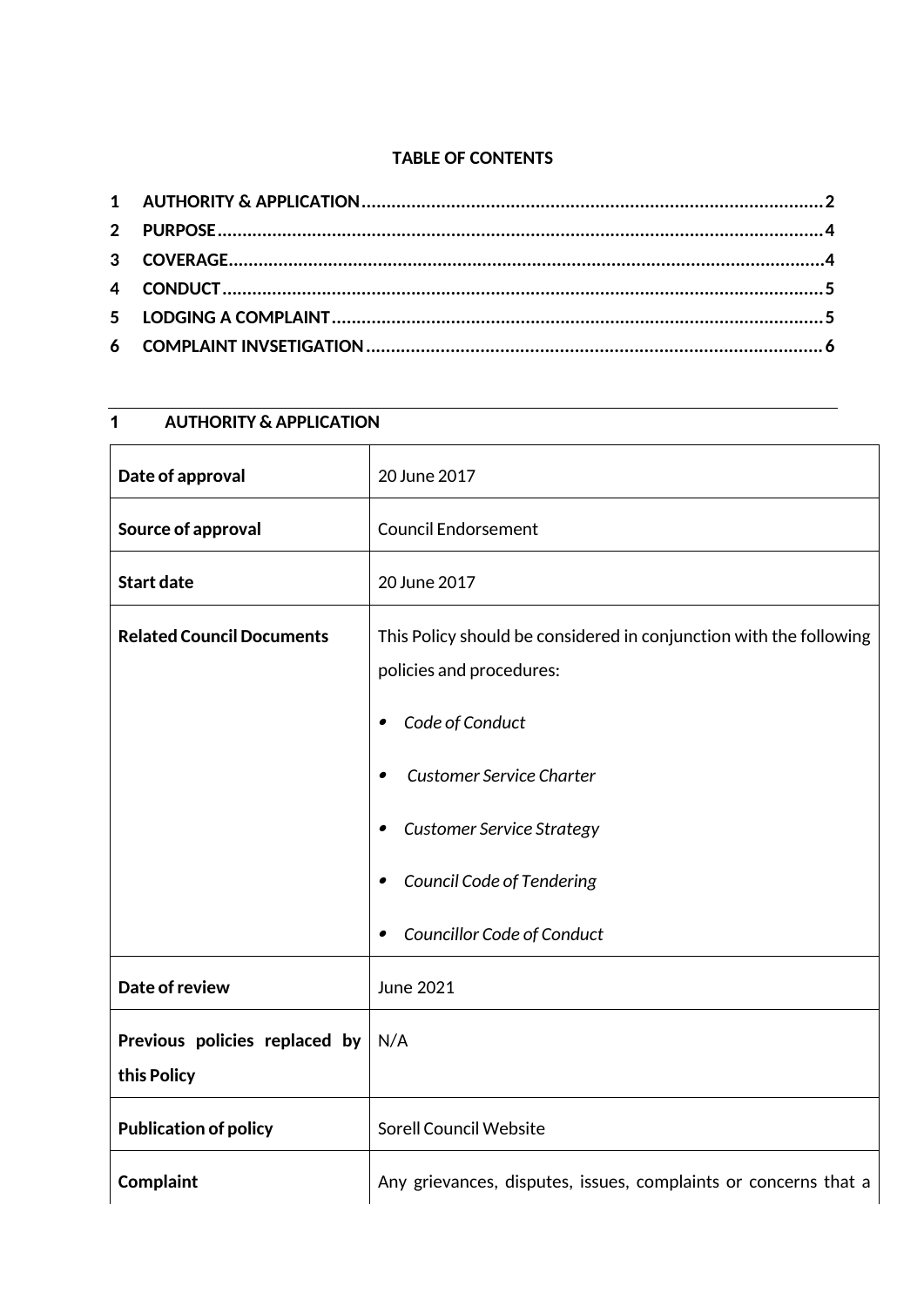|                                      | Person may have against Council, Councillor, Workers or Other      |
|--------------------------------------|--------------------------------------------------------------------|
|                                      | Persons at the Workplace.                                          |
| Council                              |                                                                    |
|                                      | <b>Sorell Council</b>                                              |
| Councillor                           | An elected member of Council known as a Councillor or Alderman     |
|                                      | or otherwise meeting the definition of a 'councillor' as defined   |
|                                      | under section 3 of the Local Government Act 1993 (TAS).            |
|                                      |                                                                    |
| <b>Employee</b>                      | A person who carries out work for Council as an employee of        |
|                                      | Council.                                                           |
| <b>General Manager</b>               | The general manager of Council as appointed under section 61 of    |
|                                      | the Local Government Act 1993 (TAS).                               |
|                                      |                                                                    |
| <b>Manager/Supervisor</b>            | A person at the Workplace who is appointed to a position that has  |
|                                      | management/supervisory responsibilities for others or their        |
|                                      | appropriately nominated or authorised delegate.                    |
| Other<br><b>Persons</b><br>at<br>the | Any person, other than a Councillor, at the Workplace who is not a |
| <b>Workplace</b>                     | Worker including visitors and ratepayers.                          |
|                                      |                                                                    |
|                                      |                                                                    |
| <b>Policy</b>                        | This Complaint Resolution Policy including the 'Authority and      |
|                                      | Application'.                                                      |
| Procedure                            | This Complaint Resolution Procedure including the 'Authority and   |
|                                      | Application'.                                                      |
|                                      |                                                                    |
| Worker                               | A person, other than a Councillor, who carries out work in any     |
|                                      | capacity for Council, including work as:                           |
|                                      | an Employee;<br>(a)                                                |
|                                      | a contractor or subcontractor;<br>(b)                              |

| Document:                      | Date of commencement: | Page Reference: |
|--------------------------------|-----------------------|-----------------|
| <b>Issue Resolution Policy</b> | 20 June 2017          | Page 3 of 9     |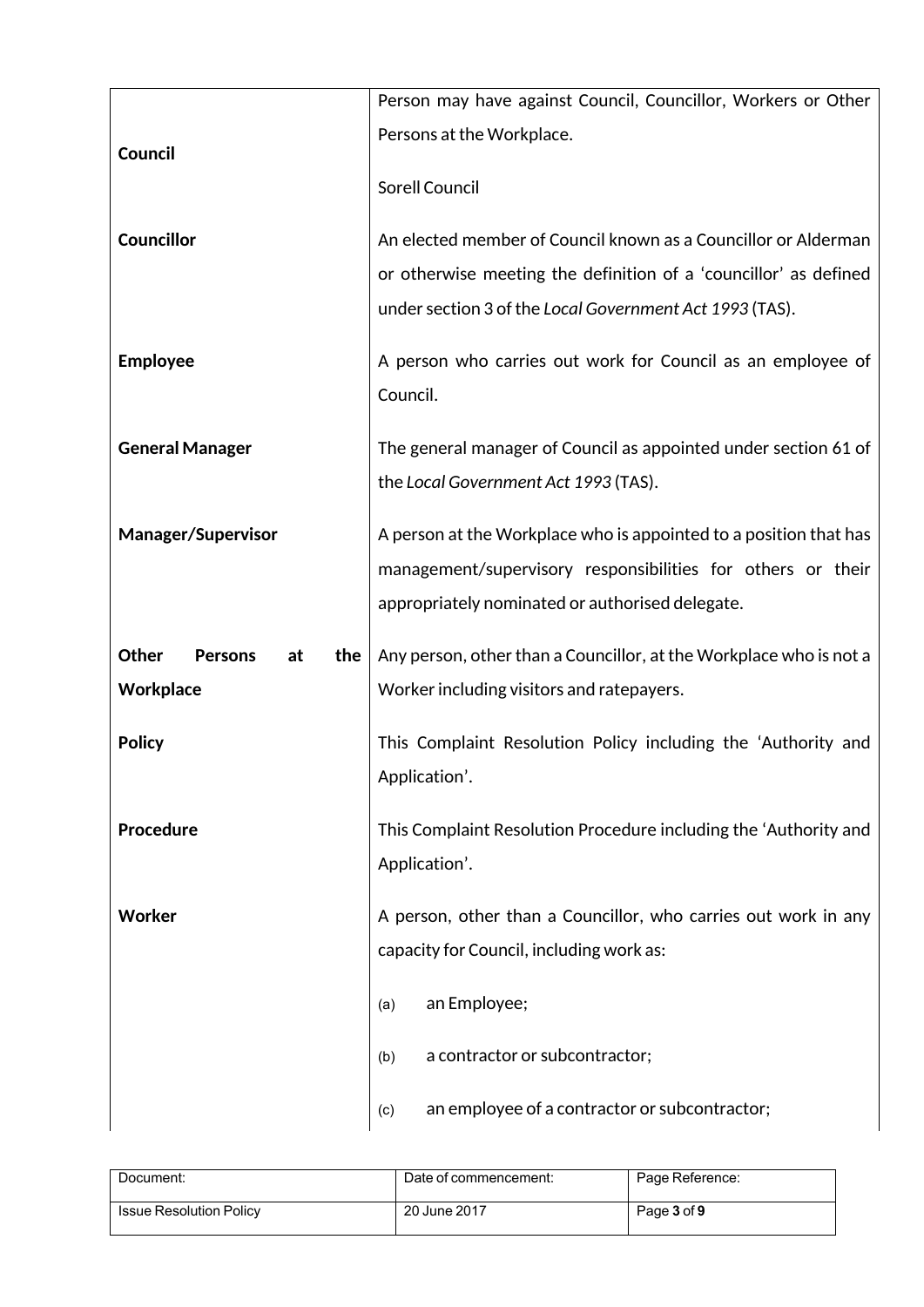|                 | an employee of a labour hire company who has been<br>(d)<br>assigned to work at Council;                                                                                                                                      |  |
|-----------------|-------------------------------------------------------------------------------------------------------------------------------------------------------------------------------------------------------------------------------|--|
|                 | an outworker;<br>(e)                                                                                                                                                                                                          |  |
|                 | an apprentice or trainee;<br>(f)                                                                                                                                                                                              |  |
|                 | a student gaining work experience; or<br>(g)                                                                                                                                                                                  |  |
|                 | a volunteer.<br>(h)                                                                                                                                                                                                           |  |
| Workplace       | A place where work is carried out for Council.                                                                                                                                                                                |  |
| <b>Training</b> | Council will provide all persons covered by this Policy with<br>appropriate training so they are made aware of their<br>responsibilities and obligations under the Policy.                                                    |  |
| Amendment       | Council retains the sole discretion to reasonably vary, terminate<br>or replace this Policy from time to time. Council will consult<br>before amendments are made and will notify and train those the<br>amendments apply to. |  |

## **2 PURPOSE**

The aims of this Policy are to:

- (a) ensure that all customer contact is fair, respectful, timely and aims to meet customer expectations.
- (b) provide a level of service that does not attract complaints, however in the instances where customers are dissatisfied, we will take all possible steps to achieve a resolution.
- (c) to effectively manage complaints, acknowledging the right of community members and stakeholders to make a complaint about Council without fear or retribution.

| Document:                      | Date of commencement: | Page Reference: |
|--------------------------------|-----------------------|-----------------|
| <b>Issue Resolution Policy</b> | 20 June 2017          | Page 4 of 9     |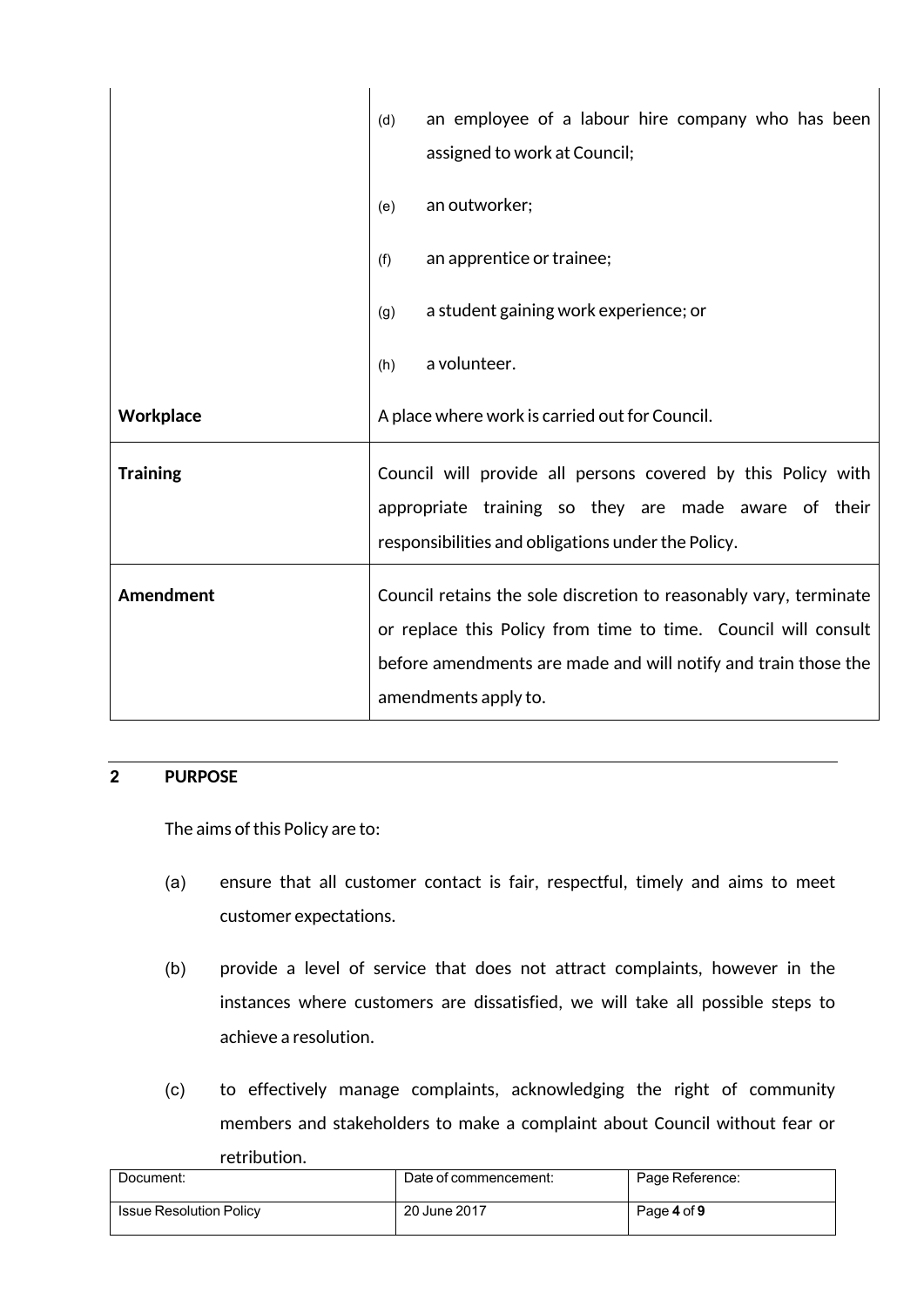(d) To ensure standardised method of responding to, recording, reporting and using complaints to improve service to the community

#### **3 COVERAGE**

- (a) The Local Government Act 1993 includes accountability measures under which Council is responsible to their communities for their actions and decisions. The resolution of complaints about Council policies, producers, purchasing and tender process, service or fees is the responsibility of Council.
- (b) A 'Complaint' is defined as an expression of dissatisfaction that is related to the standard of service, action or lack of action provided by council including; Council policies, procedures?, purchasing and tender processes, service or fees and Employee and Councillor Conduct.
- (c) Council will accept anonymous complaints, however will generally only act if the matter is considered to be serious, potential risk to persons or property, and, there is sufficient information provided to enable an investigation to be undertaken.
- (d) A complaint does not cover decisions made by Council at formal meeting of council, nor does it include:
- (i) A request for service
- (ii) Verbal advice of unsatisfactory service or performance
- (iii) A request for information, documentation or explanation of policy/procedure
- (iv) Reports of damage or faulty infrastructure
- (v) Reports of hazards
- (vi) Reports concerning neighbours or neighbouring properties
- (vii) The lodging of an appeal in accordance with a procedure or policy.
	- (viii) A complaint for which statutory review processes exist.

| Document:                      | Date of commencement: | Page Reference: |
|--------------------------------|-----------------------|-----------------|
| <b>Issue Resolution Policy</b> | 20 June 2017          | Page 5 of 9     |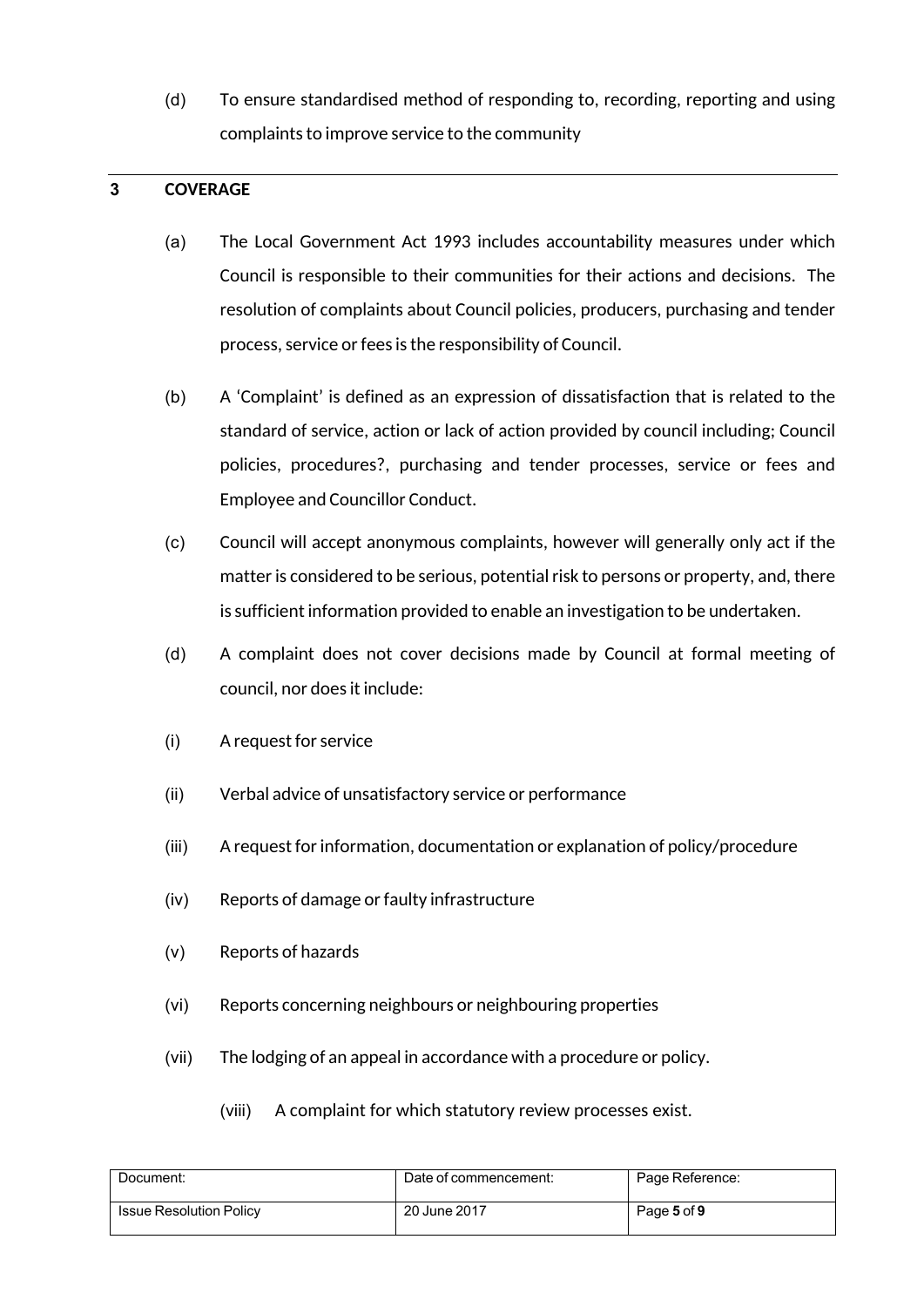- (ix) Claims for compensation; and
- (x) Reports about neighbours, noise, dogs, nuisances, unauthorised building work or similar issues that fall into the regulatory aspect of Council's responsibilities

#### **4 CONDUCT**

#### (a) **Complainant**

Council requires the complainant to be respectful, co-operate and provide further information if requested by Council staff while investigating the complaint. Failure to provide assistance will result in the complainant losing the opportunity to seek internal review on their matter.

#### (b) **Council Officers**

Council Staff will conduct themselves in accordance with the Council's Employees Code of Conduct.

#### **5 LODGING A COMPLAINT**

- i. The complainant should direct their complaint in writing via email or letter and attention to the relevant department Manager
- ii. To assist Council in dealing with a complaint a customer should include the following:
	- Their full name, address, telephone numbers and email address. Consideration to anonymous complaints may be given where there is a potential risk to persons or property;
	- Postal address;
	- Date, times and location of events;
	- To whom the customer has spoken to within Council;
	- Copies of letters or documents relevant to the complaint;
	- State what the customer hopes to achieve as an outcome to the complaint; and
	- Sufficient details for the complaint to be actioned

| Document:                      | Date of commencement: | Page Reference: |
|--------------------------------|-----------------------|-----------------|
| <b>Issue Resolution Policy</b> | 20 June 2017          | Page 6 of 9     |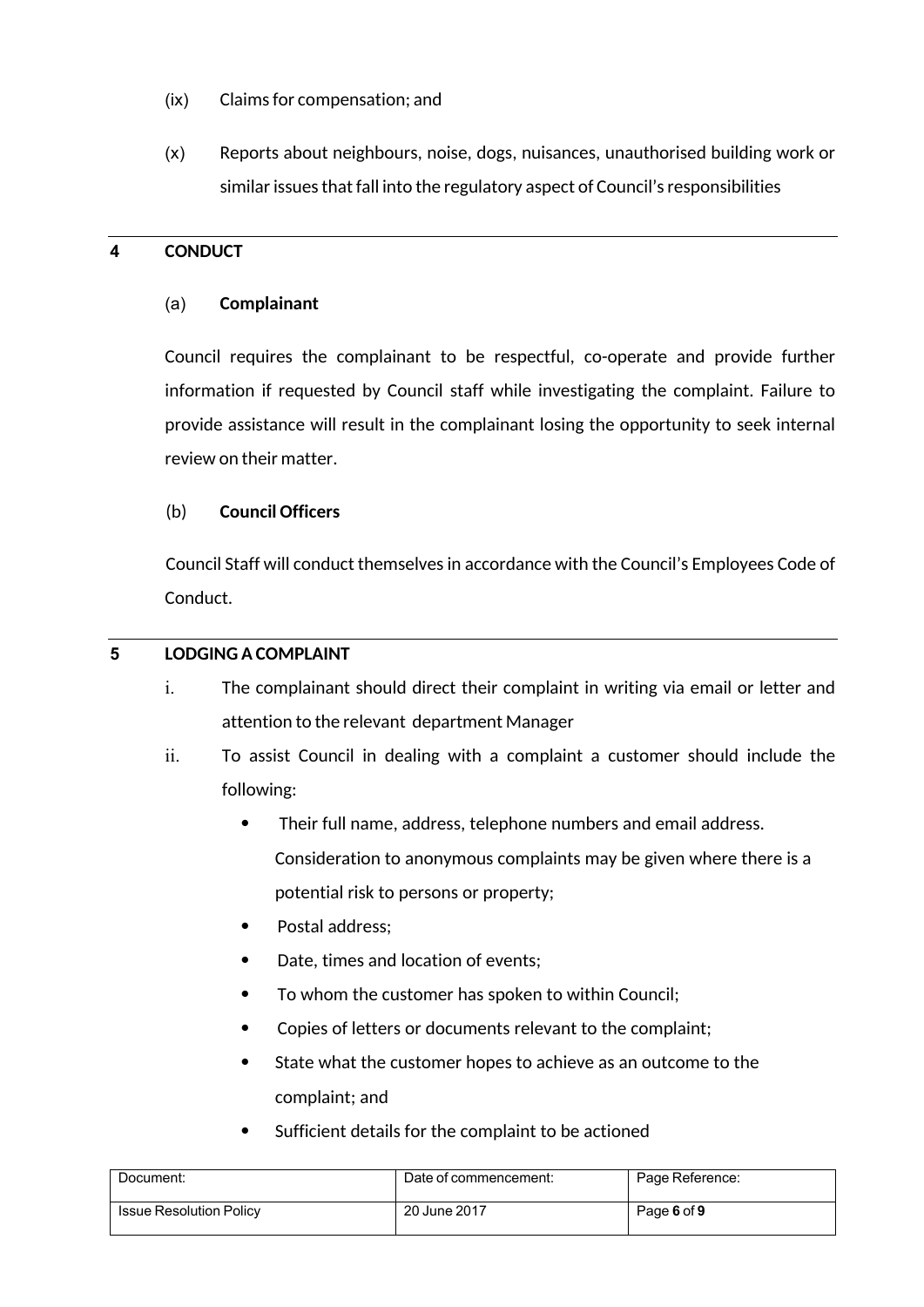#### **6 COMPLAINT INVESTIGATION**

#### **6.1 When dealing with a complaint, Council will:**

- (a) Treat it in confidence within the requirements of the *Personal Protection Act 2004.*
- (b) Not discriminate against anyone for any reason.
- (c) Acknowledge errors and apologies and implement corrective actions.
- (d) Examine the information provided and follow up points which require clarification.
- (e) Look at Council Policies and relevant Legislation that might have a bearing on the complaint.
- (f) Consider whether or not Council is at fault.
- (g) C

at faultot at might have a bearing on the complaint ich rewuire clarificaition to persons or property;77777777777777777777777 onsider and necessary action to be taken to correct any fault identified.

(h) Where appropriate, consider a review of Council's procedures to avoid similar complaints in the future.

#### **6.2 Complaint Resolution Procedure**

- i. Upon receipt of a complaint, a copy of the complaint will be recorded in Council's Customer Request System and/or our records management system. Council will provide written acknowledgment to complainant of having received the complaint within ten working days.
- ii. All complaints will in the first instance be assigned to the relevant department Manager.

Where the complaint is about an employee of council, the complaint will be assigned to the employee's immediate Department Manager and the Human Resource Manager in the first instance.

| Document:                      | Date of commencement: | Page Reference: |
|--------------------------------|-----------------------|-----------------|
| <b>Issue Resolution Policy</b> | 20 June 2017          | Page 7 of 9     |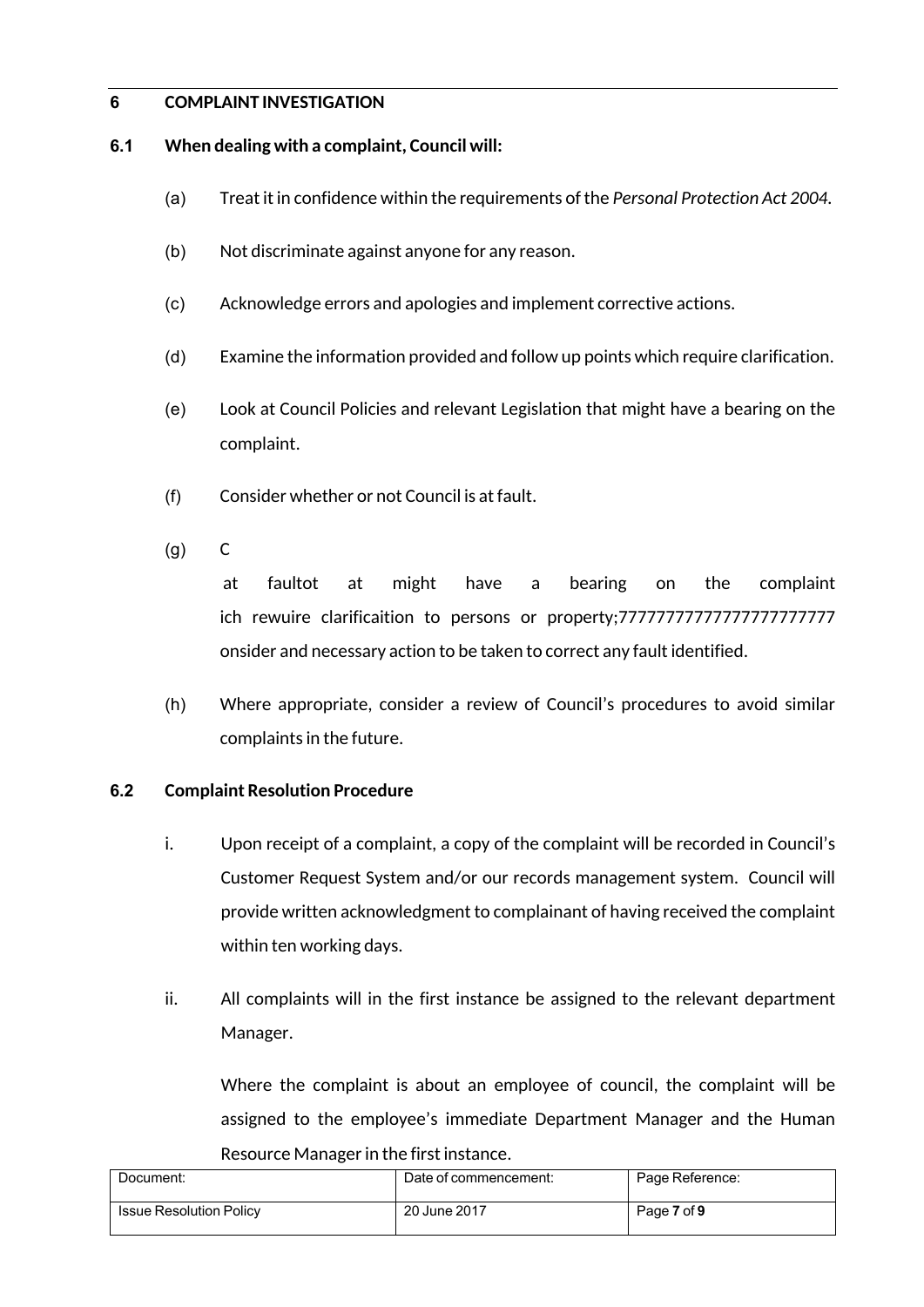A complaint about a Councillor should be addressed to the Mayor, with a copy to the General Manager.

A complaint about the Mayor should be addressed to the General Manager.

A complaint about the General Manager should be addressed to the Mayor.

- iii. If your complaint is across various council departments the Manager HR, Customer & Community Services will coordinate it with direct input from the appropriate sections. After investigating Council will aim to reach a resolution to the complaint and advise the complainant of the outcome within twenty one (21) working days of it being received. If Council is unable to meet this timeframe it will be communicated to the complainant.
- iv. If complex investigations are required, the response will provide an indication of the timeframes associated with the investigation process and contact information for the complainant to obtain feedback on the status of the complaint.

#### **6.3 Decision not to investigate a complaint**

The General Manager may determine that a complaint will not be investigated if:

- i. The matter is considered frivolous, vexatious or not made in good faith.
- ii. There is insufficient information available or the complainant declines to provide adequate information
- iii. Repeated aggression is displayed or threats are made against council or council staff.
- iv. Relates to a matter under investigation by the Minister for Local Government or another government department.
- v. Relates to the appointment or dismissal of an employee and an industrial or disciplinary issue.

Where the General Manager determines the complaint will not be investigated the

| Document:                      | Date of commencement: | Page Reference: |
|--------------------------------|-----------------------|-----------------|
| <b>Issue Resolution Policy</b> | 20 June 2017          | Page 8 of 9     |